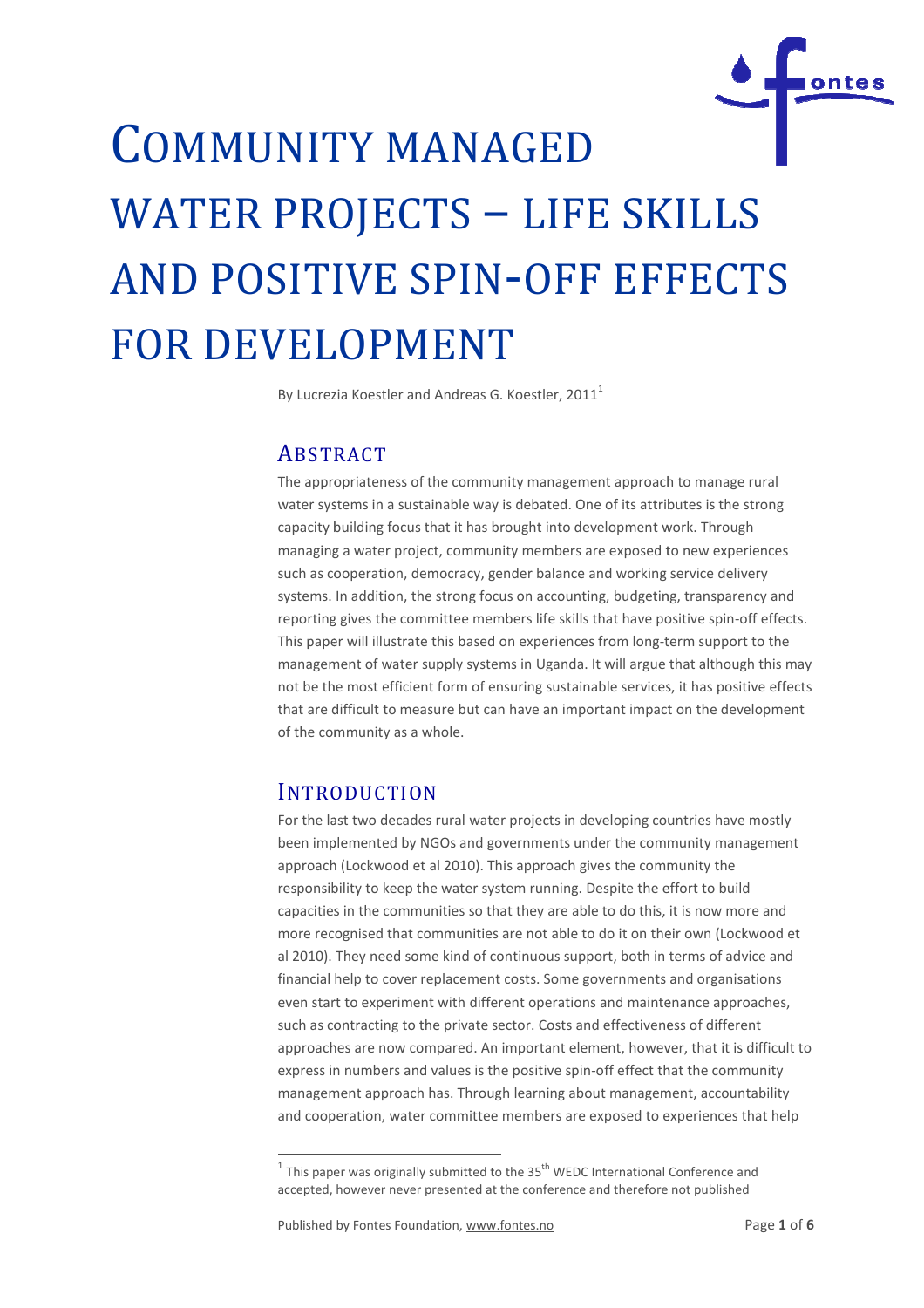them develop their own business, and eventually help developing the community as a whole. This paper will discuss these positive effects further, by drawing on experiences from Uganda.

## THE CAPACITY OF RURAL COMMUNITIES

For a long time, the community management approach has advocated for putting more responsibility on the communities, and giving them more power to shape their own development. However, after studying rural communities in practice, it becomes clear that communities can only take on responsibilities if they are capacitated to do so (Bolt and Fonseca 2001). In many cases, communities feel overwhelmed with their task, and become frustrated. An assumption that has contributed to the excessive reliability on communities is that with initial training when the water infrastructure is constructed, community members will be able to continue on their own. This assumption does not take into account the complexity of managing a water system, and the basic notions that need to be in place in order to benefit fully from the training. Whereas the formal education system normally gives us 10-13 years of schooling, it is assumed that almost illiterate people can grasp concepts of accounting, calculation, report writing, budgeting and planning after only a few days training. It is clear that learning to manage a water system is a process that takes much more time than that.

In order to understand the need for capacity building, it is important first to understand the level of exposure that typical rural communities have. Levels of education vary from community to community, but in addition to a lack of formal education (literacy and numeracy), there are a number of other basic notions that do not correspond to "western" thinking and therefore influence the capacity to manage a water system. For example, in fishing communities in Uganda, people live from one day to another. Since there has been war, conflict and also natural disasters, there is little point of investing in a firm house, or even maintain the house, since it can be destroyed any time. This results in an attitude that completely contradicts the savings-investment thinking that is the basis of capitalism and freemarket economy and that has driven development in western countries for the past centuries. For a person in such a village, it does not make sense to fix the house before it completely breaks down. This same thinking is applied to the water pump.

A second attitude that characterises the fishing villages in Uganda is the need to fight for own survival. Resources are scarce and income needs to be maximised to ensure survival for the family. People are therefore not used to voluntary work, or to do something for the common good. Obviously, if people only think about themselves, the whole idea of public goods disappears because people will only exploit the system for their own gain. It is therefore not easy to convince them that working as a volunteer on the water committee will benefit the village as a whole, and eventually themselves. This is linked to the fact that most inhabitants of poor fishing villages lack exposure to working businesses or working government services. If you have never visited a restaurant yourself and experienced good food and service, it is extremely difficult to grasp the idea of customer service in general. Ideas such as keeping the customers happy so that they buy more water are therefore hard to understand. These are notions that are more than logical to a person from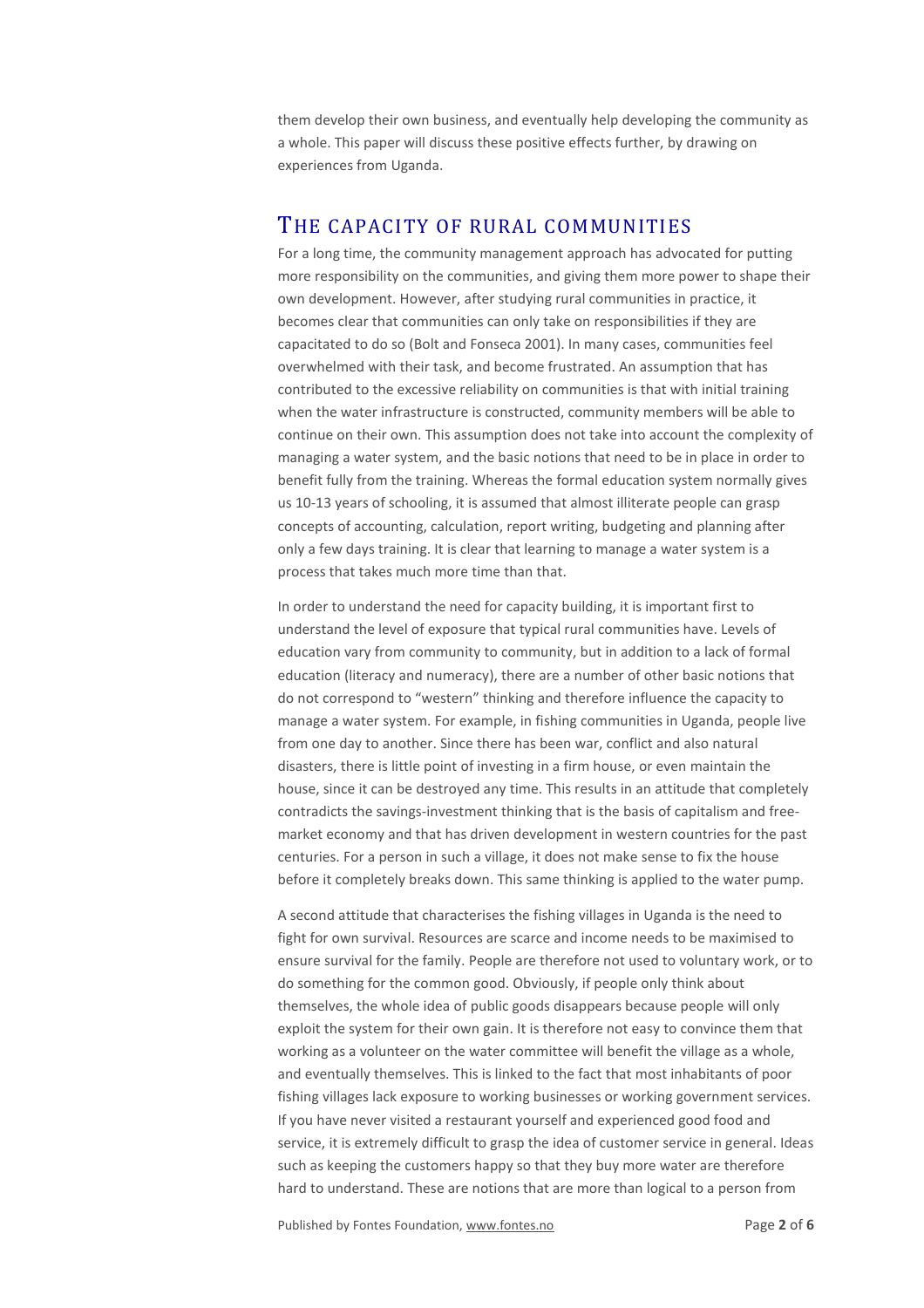the city or from a western country, but that are completely new to rural communities.

This does not mean that communities are not able to take on the responsibility of managing a water service, on the contrary. It just means that the capacity building effort needs to be adapted to the existing level of education and exposure in each village. Actually, managing a water system can provide life skills that have positive side-effects, like shown by the case study below.

### FROM WATER PROJECT TO CHICKEN FARM

Katunguru is a fishing village in western Uganda. A water project was installed in 2004, and through the implementing organisation, Fontes Foundation, a "community management plus" (Moriarty and Verdemato 2010) system was installed. This means that the community is responsible for operations and maintenance, but that the organisation gives long-term support, continuous follow up, capacity building and help to raise extra funds in case of large breakdowns. In this case, the NGO is acting as the institutional support mechanism. The small piped water system with using simple water treatment from a surface source is managed by a voluntary water committee, however, technicians and tap-attendants are paid an allowance at the end of the month. Water is sold at public taps per 20 litre container. The tasks of the committee are to read meters, collect money from tap attendants, buy fuel, chemicals, cover small maintenance costs and pay salaries at the end of the month. The water project has now been running for more than six years managed by the community with support from Fontes Foundation. There have been challenging times, and a number of committee members have been exchanged. Most problems encountered were in relation to lack of communication within the committee, lack of communication between the committee and other stakeholders, mistrust, lack of willingness to cooperate and political interference. Therefore, in addition to putting emphasis on accounting, transparency measures, reporting and improving communication, Fontes Foundation concentrated the follow up around showing the community members how to work together and find solutions on their own.

In 2008, one technician from the water system and seven other community members started a group to establish a chicken farm. Each member contributed some money and a chicken house was constructed and the first chicks bought. The members used their knowledge from the water project to pool resources and carry out an investment, something unusual for a fishing community. In addition, they opened a bank account and started banking profits from the egg sales every month, and the profit is in the end divided between the members after expenses are paid. The chicken farm is still running, and has since expanded to several buildings, housing more than 100 hens at a time. This example shows how people, with their experience from managing the water system, managed to use the knowledge and experience in a way to improve their own living situation.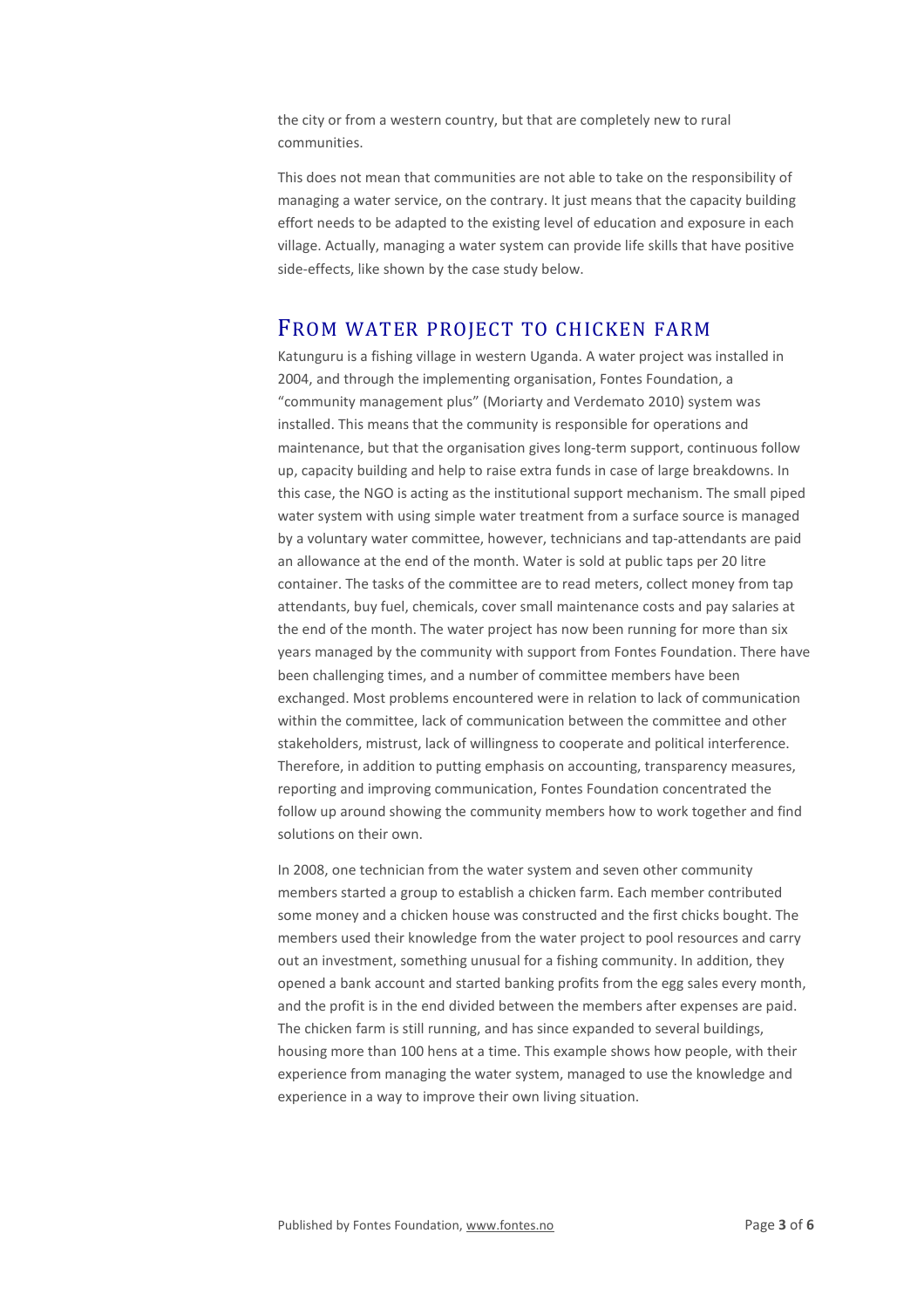## LIFE SKILLS

In effect, it was not only the ability to make calculations, budgets and accounting that made the people start the chicken farm, but the realisation that it is possible to work in a group and that it is worth it to invest in a business that can give revenues in future. In short, it is long-term thinking and cooperation. These skills can also be called "life skills" because in a development country setting, they are the main elements to make an improvement of livelihoods possible. In summary, there are three main categories of skills that a water project can teach community members, and that can have positive impacts on local businesses;

- 1. Transparency
- 2. Cooperation
- 3. Actual skills of accounting, management etc.

#### **TRANSPARENCY**

Like already explained above, a problem in fishing communities is the need to fight for own survival. This does not only mean that sometimes a gain is at the expense of somebody else, but also that dishonest practices are carried out, either because of need or greed. In addition, corruption is deeply entrenched down to community level in many developing countries, and most people have experiences from corrupt local governments. It is therefore natural for people to mistrust anyone who handles their money and to immediately suspect that money has been stolen. An important lesson from the water project is that there are safeguards and routines to provide transparency and in this way show people proof that money has actually not been misused. In the Katunguru project, there are a number of such routines such as signing sheets every time money is handed over from one person to another, a pumping book to record use of fuel and chemicals, water meters to make sure tapattendants hand over all the money to the committee and so on. If good project accounts are kept, it is easy to look at the numbers in case of any doubt. In addition, committee members are encouraged to publicly display monthly accounts at the Sub-County office. When committee members learn these routines and how allegations can easily be proven right or wrong, they not only learn to trust each other but also how to prevent corruption to take place in their own businesses or their daily life. Moreover, they learn that a service can be run in a clean way, something that is already a revelation for many. This attitude can increase their demands for accountability from local leaders and politicians, and work against corruption from a grassroots level.

#### COOPERATION

Cooperation starts with the way committees are elected. For example, for some communities it is difficult to understand why leaders cannot appoint their friends to be on the committee. Holding "real" democratic elections teaches the community an important lesson, especially in places where political elections are always affected by irregularities. Once the committee has been put together, one of the main challenges is to make them come to meetings. Only after poor communication has caused many problems, committee members start to understand the importance of monthly meetings where issues and reports are communicated. In the beginning it is important with the mobilisation by an outside organisation. After a while, though,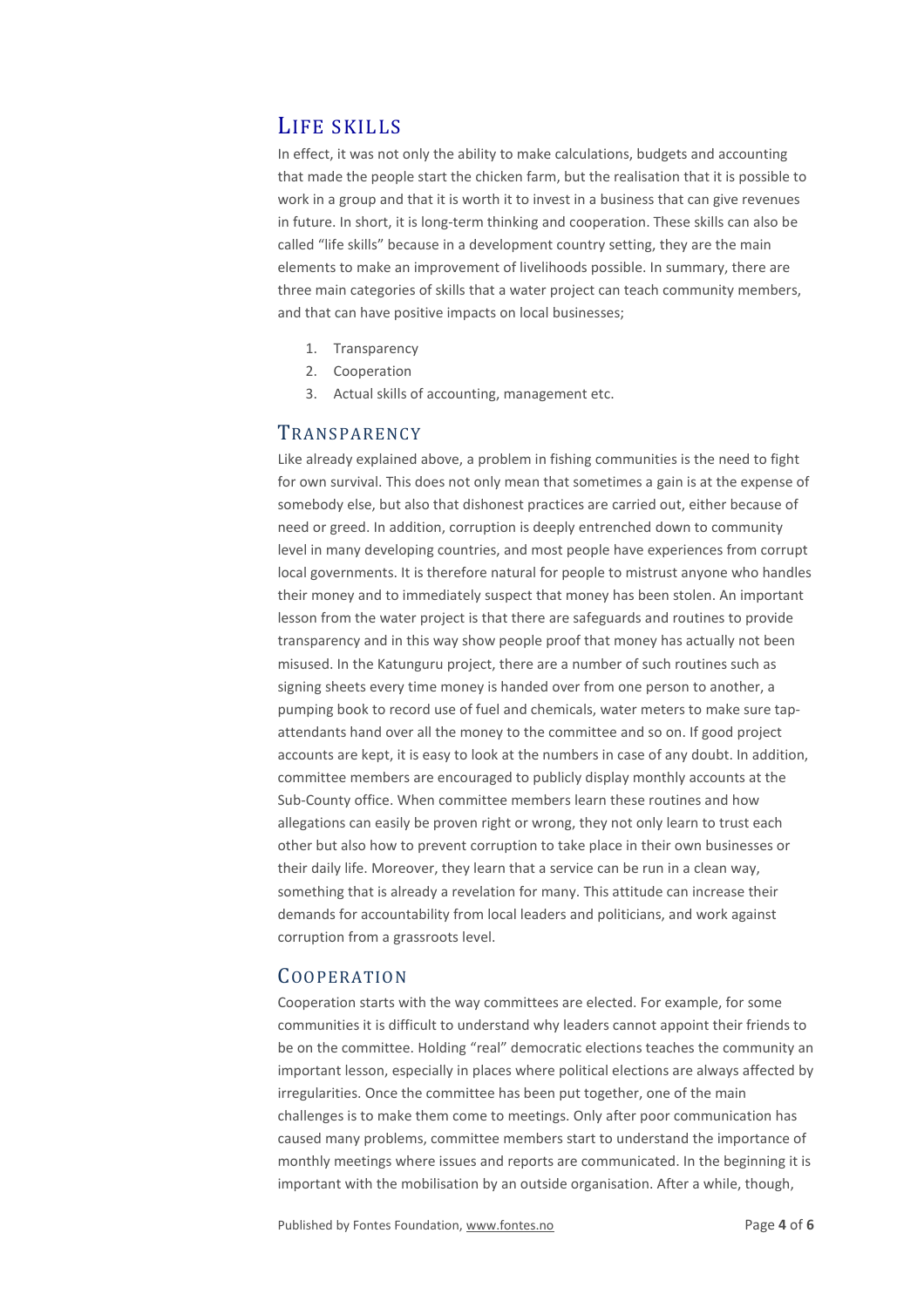community members start to understand how issues are clarified during meetings, and how the most complicated problems can be solved by inviting the conflicting parties to a meeting. This teaches people an important lesson about conflict resolution. In addition, the work on the committee shows members how it is possible to work together to achieve a common goal, in this case to keep water running in the community. Commonly, committee members sit for periods of two years at a time. This means that after six years, a number of people in the community have spent some time on the committee. Having this turnover makes the capacity building effort bigger for Fontes Foundation because new members have to be trained, however, a general increase in knowledge has been observed over the years. Committee members also comment that it gives them more credit in the community, because more people know how challenging the task actually is.

#### ACTUAL SKILLS

In addition to the life skills acquired when experiencing the work on the committee and the various problems encountered along the way, Fontes Foundation also continuously trains committee members in reporting, good management, leadership, accounting, basic mathematics, budgeting, fund raising, community mobilisation and technical skills. It has been emphasised that all committee members should know all skills, so that they can more easily understand and control what individual members such as the treasurer or the technician is doing. These skills are general and can easily be transferred to small businesses such as shops or, like in the example of Katunguru, a chicken farm.

It is important to mention that the positive effects mentioned above are not automatic, but influence the communities in different ways, in different time-frames and with different magnitude. Not all communities are receptive for life skills development, and the way how the capacity building is carried out is crucial and needs to be adapted to the level and need of each community.

### MEASURING LIFE SKILLS

The example of Katunguru shows how important life skills acquired through the work on the water project can have a positive impact on the development of the community. This is an important side-effect of the community management (or community management plus) approach that is often not taken into account. One of the reasons is that it is extremely difficult to quantify. Governments, such as the Government of Uganda, increasingly measure management and functionality indicators, such as down-time of a system, or active water committees through number of active members or number of meetings (MWE 2009). Hygiene and sanitation indicators not only measure infrastructure but increasingly also behavioural change. However, there is no practice of measuring the positive spin-off effects of skills acquired through managing a water system. When collecting baseline data for a water project, indicators about health and behaviour are prioritised. Without a baseline it is extremely difficult to later measure any change, unless it is such a concrete example as in Katunguru. A different problem is that there can be other factors influencing business development as well, and it is difficult to create a causal link to the water project. However, these positive effects should be taken into